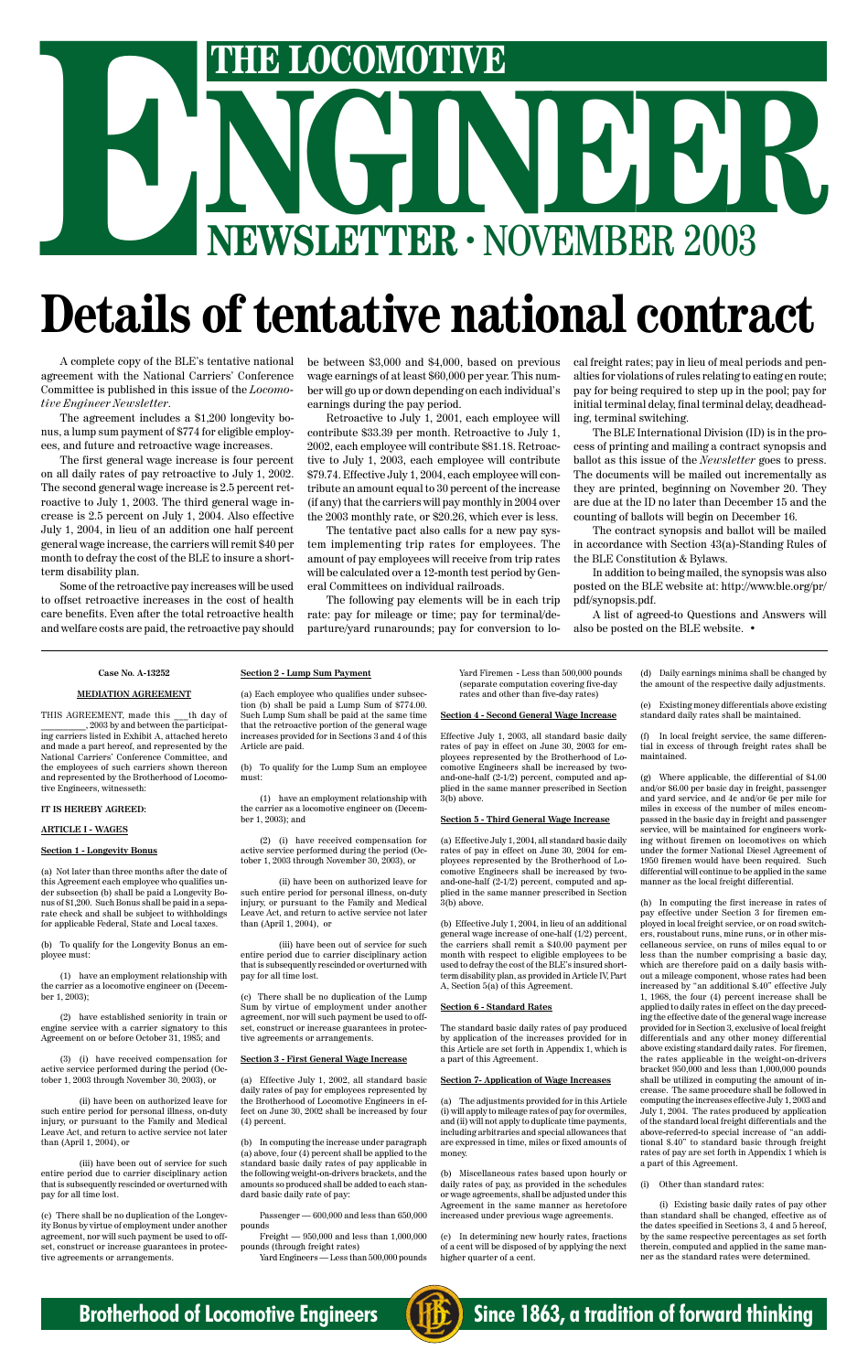(ii) Where applicable, the differential of \$4.00 and/or \$6.00 per basic day in freight, passenger and yard service, and 4¢ and/or 6¢ per mile for miles in excess of the number encompassed in the basic day in freight and passenger service, will be maintained for engineers working without firemen on locomotives on which under the former National Diesel Agreement of 1950 firemen would have been required. Such differential will continue to be applied in the same manner as the local freight differential.

(iii) Daily rates of pay, other than standard, of firemen employed in local freight service, or on road switchers, roustabout runs, mine runs, or in other miscellaneous service, on runs of miles equal to or less than the number encompassed in the basic day, which are therefore paid on a daily basis without a mileage component, shall be increased as of the effective dates specified in Sections 3, 4, and 5 hereof by the same respective percentages as set forth therein, computed and applied in the same manner as provided in paragraph (i)(i) above.

#### **ARTICLE II - OPTIONAL ALTERNATIVE COMPENSATION PROGRAM**

#### **Section 1**

A carrier, at its discretion, may offer employees alternative compensation arrangements in lieu of the general wage increases provided in Article I (in whole or part). Such arrangements may include, for example, stock options, stock grants (including restricted stock), bonus programs based on carrier performance, and 401(k) plans.

#### **Section 2**

(a) The following conditions shall govern implementation of alternative compensation arrangements pursuant to this Article:

(1) Carrier shall notify the appropriate organization representative(s) regarding its proposed alternative compensation arrangement(s). The parties shall meet promptly on such proposal and use their best efforts to reach agreement on implementation;

(2) The proposed arrangement(s) may be implemented only by mutual agreement of the carrier and the appropriate organization representative(s);

(3) The proposed arrangement(s) must be made available to the smallest employee grouping that can be reasonably administered.

(b) Nothing herein shall be construed to bar the parties from reaching mutual agreement on different terms or conditions pertaining to implementation of this Article.

#### **ARTICLE III - COST-OF-LIVING PAYMENTS**

#### **Part A - Cost-of-Living Payments Under May 31, 1996 Agreement**

#### **Section 1**

Article II, Part C, of the May 31, 1996 Agreement, shall be eliminated effective on the date of this Agreement. On June 30, 2002, the forty-eight (48) cent cost-of-living allowance pursuant to such provision in effect on that date shall be rolled in to basic rates of pay.

#### **Section 2**

Any local counterpart to the above-referenced Article II, Part C that is in effect on a carrier party to this Agreement shall be amended in the same manner as provided in Section 1.

#### **Part B - Cost-of-Living Allowance and Adjustments Thereto After January 1, 2005**

#### **Section 1 - Cost-of-Living Allowance and Effective Dates of Adjustments**

(a) A cost-of-living allowance shall be payable in the manner set forth in and subject to the provisions of this Part, on the basis of the "Consumer Price Index for Urban Wage Earners and Clerical Workers (Revised Series) (CPI-W)" (1967=100), U.S. Index, all items - unadjusted, as published by the Bureau of Labor Statistics, U.S. Department of Labor, and hereinafter referred to as the CPI. The first such cost-of-living allowance shall be payable effective July 1, 2005 based, subject to paragraph (b), on the CPI for March 2005 as compared with the CPI for September 2004. Such allowance, and further cost-of-living adjustments thereto which shall become effective as described below, shall be based on the change in the CPI during the respective measurement periods shown in the following table, subject to the exception provided in paragraph (b)(iii), according to the formula set forth in paragraph (c).

| <b>Measurement Periods</b><br>Base Month | Measurement Month | Effective Date<br>of Adjustment |
|------------------------------------------|-------------------|---------------------------------|
| September 2004                           | March 2005        | July 1, 2005                    |
| March 2005                               | September 2005    | January 1, 2006                 |

Measurement Periods and Effective Dates conforming to the above schedule shall be applicable to periods subsequent to those specified above during which this Article is in effect.

(b) (i) Cap. In calculations under paragraph (c), the maximum increase in the CPI that shall be taken into account shall be as follows:

| Effective Date of<br><b>Adjustment</b> | Maximum CPI Increase That<br>May Be Taken Into Account                          |
|----------------------------------------|---------------------------------------------------------------------------------|
| July 1, 2005                           | 3% of September 2004 CPI                                                        |
| January 1, 2006                        | 6% of September 2004 CPI less the increase<br>from September 2004 to March 2005 |

Effective Dates of Adjustment and Maximum CPI Increases conforming to the above schedule shall be applicable to periods subsequent to those specified above during which this Article is in effect.

(ii) Limitation. In calculations under paragraph (c), only fifty (50) percent of the increase in the CPI in any measurement period shall be considered.

(iii) If the increase in the CPI from the base month of September 2004 to the measurement month of March 2005 exceeds 3% of the September 2004 base index, the measurement period that shall be used for determining the cost-of-living adjustment to be effective the following January shall be the 12-month period from such base month of September; the increase in the index that shall be taken into account shall be limited to that portion of the increase that is in excess of 3% of such September base index; and the maximum increase in that portion of the index that may be taken into account shall be 6% of such September base index less the 3% mentioned in the preceding clause, to which shall be added any residual tenths of points which had been dropped under paragraph (c) below in calculation of the cost-of-living adjustment which shall have become effective July 1, 2005 during such measurement period.

(iv) Any increase in the CPI from the base month of September 2004 to the measurement month of September 2005 in excess of 6% of the September 2004 base index shall not be taken into account in the determination of subsequent cost-of-living adjustments.

(v) The procedure specified in subparagraphs (iii) and (iv) shall be applicable to all subsequent periods during which this Article is in effect.

(c) Formula. The number of points change in the CPI during a measurement period, as limited by paragraph (b), shall be converted into cents on the basis of one cent equals 0.3 full points. (By "0.3 full points" it is intended that any remainder of 0.1 point or 0.2 point of change after the conversion shall not be counted.)

The cost-of-living allowance effective January 1, 2006 shall be the whole number of cents produced by dividing by 0.3 the number of points (including tenths of points) change, as limited by paragraph (b), in the CPI during the applicable measurement period. Any residual tenths of a point resulting from such division shall be dropped. The result of such division shall be rolled in to basic rates of pay in effect on December 31, 2005 if the CPI shall have been higher at the end than at the beginning of the measurement period, and subtracted therefrom only if the index shall have been lower at the end than at the beginning of the measurement period, but in no event shall basic rates of pay be reduced below the levels in effect on June 30, 2005. If the result of such division requires a subtraction from basic rates of pay in effect on December 31, 2005, the employee cost-sharing contribution amount in effect on that date pursuant to Article IV, Part B, Section 1(e) of this Agreement shall be adjusted effective January 1, 2006 as appropriate to reflect such subtraction. The same procedure shall be followed in applying subsequent adjustments.

(d) Continuance of the cost-of-living allowance and the adjustments thereto provided herein is dependent upon the availability of the official monthly BLS Consumer Price Index (CPI-W) calculated on the same basis as such Index, except that, if the Bureau of Labor Statistics, U.S. Department of Labor should, during the effective period of this Article, revise or change the methods or basic data used in calculating such Index in such a way as to affect the direct comparability of such revised or changed index with the CPI-W during a measurement period, then that Bureau shall be requested to furnish a conversion factor designed to adjust the newly revised index to the basis of the CPI-W during such measurement period.

#### **Section 2 - Payment of Cost-of-Living Allowances**

(a) The cost-of-living allowance payable to each employee effective July 1, 2005 pursuant to Section 1 of this Part shall be rolled in to basic rates of pay on that date.

(b) The cost-of-living allowance payable to each employee effective January 1, 2006 pursuant to Section 1 of this Part shall be rolled in to basic rates of pay on that date.

(c) The cost-of-living allowance payable to each employee effective July 1, 2006 pursuant to Section 1 of this Part shall be rolled in to basic rates of pay on that date.

(d) The procedure specified in paragraphs (b) and (c) shall be followed with respect to computation of the cost-of-living allowances payable in subsequent years during which this Article is in effect.

#### **Section 3 - Application of Cost-of-Living Allowances**

Each one cent per hour of cost-of-living allowance that is payable pursuant to this Part shall be treated as an increase of 8 cents in the basic daily rates of pay produced by application of Article I. The cost–of-living allowance will otherwise be applied in keeping with the provisions of Section 7 of Article I.

#### **Section 4 - Continuation of Part B**

The arrangements set forth in Part B of this Article shall remain in effect according to the terms thereof until revised by the parties pursuant to the Railway Labor Act.

#### **ARTICLE IV - HEALTH AND WELFARE**

#### **Part A - Plan Changes**

#### **Section 1 - Continuation of Health and Welfare Plan**

The Railroad Employees National Health and Welfare Plan ("the Plan"), modified as provided in this Article with respect to employees represented by the organization and their eligible dependents, will be continued subject to the provisions of the Railway Labor Act.

#### **Section 2 - Plan Benefit Changes**

(a) The Plan's Comprehensive Health Care Benefit ("CHCB") is amended to include one routine physical examination (including diagnostic testing and immunizations in connection with such examination) each calendar year for covered employees and their eligible dependents. Such CHCB benefit shall cover 100% of the Eligible Expenses involved up to \$150, and 75% of such Eligible Expenses in excess of \$150.

(b) Routine childhood (up to age 18) immunizations, including boosters, for Diphtheria, Pertussis or Tetanus (DPT), measles, mumps, rubella, and polio shall be provided under the CHCB. This benefit is subject to the applicable deductible and percentage of Eligible Expenses payable.

(c) In addition to the Plan's existing coverage for speech therapy, such therapy will be a Covered Health Service under the CHCB and the Plan's Managed Medical Care Program ("MMCP"), when given to children under three years of age as part of a treatment for infantile autism, development delay, cerebral palsy, hearing impairment, or major congenital anomalies that affect speech.

(d) Phenylketonurial blood tests ("PKU") will be a Covered Health Service under the MMCP and the CHCB when given to infants under the age of one in a hospital or on an out-patient basis.

(e) The MMCP will continue to require a co-payment with respect to the first office visit by a participant or beneficiary to her obstetrician or gynecologist for treatment of a pregnancy but will not require a co-payment with respect to any subsequent visit to that obstetrician or gynecologist for treatment of the same pregnancy.

(f) The MMCP will not require a co-payment on behalf of a participant or beneficiary with respect to any visit to a physician's office solely for the administration of an allergy shot.

(g) A Hearing Benefit will be provided. Such arrangement shall provide a Maximum Benefit of \$600.00 annually for each covered person for covered expenses. Covered expenses shall consist of charges for medically necessary tests and examinations to establish whether and to what extent there is a hearing loss and charges for a permanent hearing aid that is medically necessary to restore lost hearing or help impaired hearing. Such Benefit may, at the carriers' option, be administered through the Plan or as a separate arrangement administered by the National Carriers' Conference Committee, and will include standard limitations, conditions and exclusions.

(h) The Plan life insurance benefit for active employees shall be increased to \$20,000, and the Plan's maximum accidental death and dismemberment benefit for active employees shall be increased to \$16,000.

(i) All of the benefits as changed herein will be subject to the Plan's generally applicable limitations, conditions, and exclusions. Existing Plan provisions not specifically amended by this Article shall continue in effect without change.

(j) Each of the changes contained in this Section shall be implemented as soon as practicable.

#### **Section 3 - Vision Care**

The benefits provided under the Vision Care Plan shall be changed from the Select to the Standard arrangement as soon as practicable.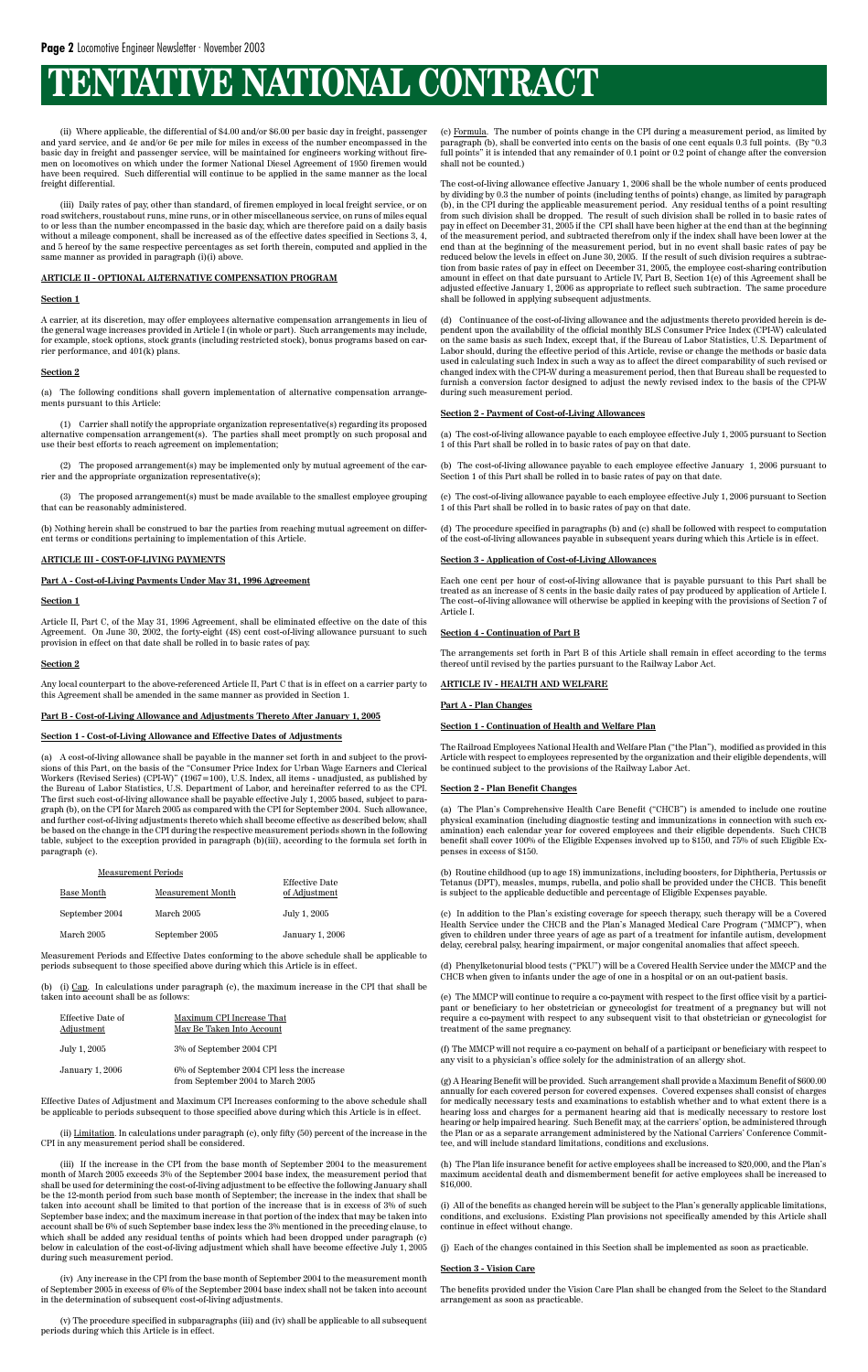#### **Section 4 - Plan Design Changes To Contain Costs**

(a) The parties will promptly solicit bids from interested companies to provide those services to the Plan involving the Managed Medical Care Program ("MMCP") that are currently provided by Aetna U.S. Healthcare. The parties will evaluate the bids received and the capabilities of the companies making those bids and will accept such of them (or enter into negotiations with the bidding company or companies) as the parties deem appropriate.

(b) The parties will promptly research the existence, costs, benefits and services provided, outcomes and other relevant statistics of regional health maintenance organizations, and shall make participation in such of those organizations as the parties deem appropriate available as an option to individuals covered by the Plan.

(c) With respect to geographic areas where the Plan's MMCP is not currently available but where companies capable of administering the MMCP provide such services, the parties will solicit proposals from such companies to administer the MMCP, and will evaluate the proposals they receive and accept such of them (or enter into negotiations with the proposing company or companies) as the parties deem appropriate.

(d) The parties will solicit proposals from pharmacy benefit managers who specialize in filling prescriptions for injectable medications

and will accept one or more of such proposals (or enter into negotiations with the proposing company or companies) as the parties deem appropriate.

(e) With respect to Plan participants and their beneficiaries who live in an area where they may choose between CHCB and MMCP coverage, such Plan's participants and their beneficiaries shall no longer have a choice but shall be enrolled in the MMCP.

(f) The Individual and Family Out-of-Network Deductibles under the Plan's MMCP will be increased to \$200 and \$600, respectively.

(g) During a prescribed election period preceding the first day of \_\_\_\_\_\_, 2004, and preceding each January 1 thereafter, employees may certify to the Plan or its designee in writing that they have health care coverage (which includes medical, prescription drug, and mental health/substance abuse benefits) under another group health plan or health insurance policy that they identify by name and, where applicable, by group number, and for that reason they elect to forego coverage for foreign-tooccupation health benefits for themselves and their dependents under the Plan and under any Hospital Association plan in which they participate. Such election is hereafter referred to as an "Opt-Out Election" and, where exercised, will eliminate an employer's obligation to make a contribution to the Plan and/or dues offset payment to a Hospital Association for foreign-to-occupation health benefits for the employee and his dependents.

Each employee who makes an Opt-Out Election will be paid by his employer \$100 for each month that his employer is required to make a contribution to the Plan on his behalf for life insurance and accidental death and dismemberment benefits as a result of compensated service rendered, or vacation pay received, by the employee during the prior month; provided, however, that the employee's Opt-Out Election is in effect for the entire month.

(b) Effective July 1, 2002, the per month employee cost-sharing contribution amount set forth in subsection (a) shall be changed to \$81.18.

If an event described below in the final paragraph of this subsection (g) occurs subsequent to an employee's Opt-Out Election, the employee may, upon providing the Plan or its designee with proof satisfactory to it of the occurrence of such event, revoke his or her Opt-Out Election. An employee may also revoke his or her Opt-Out Election by providing the Plan or its designee with proof satisfactory to it that, after the employee made the Opt-Out Election, a person became a dependent of the employee through a marriage, birth, or adoption or placement for adoption. An employee who revokes an Opt-Out Election will, along with his or her dependents, be once again covered (effective the first day of the first month following such revocation that the employee and/or his dependents would have been covered but for the Opt-Out Election the employee had previously made) for foreign-to-occupation health benefits under the Plan or, in the case of an employee who is a member of a Hospital Association, by the Plan (for dependent coverage) and by the Hospital Association (for employee coverage). See Side Letter No. 6.

The following events are the events referred to in the immediately preceding paragraph:

(1) the employee loses eligibility under, or there is a termination of employer contributions for, the other coverage that allowed the employee to make the Opt-Out Election, or

(2) if COBRA was the source of such other coverage, that COBRA coverage is exhausted.

(h) The Plan's Prescription Drug Card Program co-payments per prescription are revised as follows: (i) Generic Drug - \$5.00; (ii) Brand Name Drug - \$10.00. The Plan's Mail Order Prescription Drug Program co-payment is revised as follows: (i) Generic Drug - \$10.00; (ii) Brand Name Drug - \$15.00.

(i) Each of the Plan design changes contained in this Section shall be implemented as soon as practicable except as otherwise provided.

#### **Section 5 - Short-Term Disability**

(a) During each month beginning with the month of July, 2004, the carrier shall remit to the BLE's insured short-term disability plan ("STD Plan") the sum of \$40.00 (as provided in Article I, Section 5(b)) on a pre-tax basis with respect to each employee covered by this Agreement for whom the carrier is required to make a payment to the Railroad Employees National Health and Welfare Plan or to the new health and welfare plan described in Part C of this Article during the same month for foreign-to-occupation health care benefits.

(b) For carriers not covered by Article I, Section 5(b), carrier payment arrangements (if any) with respect to the STD Plan shall be governed by such terms as may be agreed to by the parties.

#### **Part B - Employee Cost Sharing of Plan Cost Increases**

#### **Section 1 - Employee Cost-Sharing Contributions**

(a) Effective July 1, 2001, each employee covered by this Agreement shall contribute \$33.39 per month to the Plan for each month that his employer is required to make a contribution to the Plan on his behalf for foreign-to-occupation health benefits coverage for himself and/or his dependents.

(c) Effective July 1, 2003, the per month employee cost-sharing contribution amount set forth in subsection (b) shall be changed to \$79.74.

(d) Effective July 1, 2004, the per month employee cost-sharing contribution amount set forth in subsection (c) shall be increased by the lesser of (x) thirty (30) percent of the increase, if any, in the carriers' 2004 monthly payment rate over such payment rate for 2003, and (y) \$20.26.

(e) Effective July 1, 2005, the per month employee cost-sharing contribution amount set forth in subsection (d) shall be increased by the lesser of (x) one-half of the increase, if any, in the carriers' 2005 monthly payment rate over such payment rate for 2004, and (y) one-half of the cost-of-living allowance effective July 1, 2005 pursuant to Article III, Part B, Section 1(a), multiplied by one-twelfth of the average straight-time equivalent hours ("ASTE Hours") for calendar year 2003.

(f) Effective January 1, 2006, the per month employee cost-sharing contribution amount in effect on December 31, 2005 shall be increased by the lesser of (x) the sum of (i) one-half of the increase, if any, in the carriers' 2006 monthly payment rate over such payment rate for 2005, plus (ii) the amount (if any) by which the number described in part (x) of subsection (e) of this Section exceeds the product described in part (y) of such subsection (e), and (y) one-half of the cost-of-living allowance effective January 1, 2006 pursuant to Article III, Part B, Section 1(a), multiplied by one-twelfth of the ASTE Hours for calendar year 2004.

(g) Effective July 1, 2006, the per month employee cost-sharing contribution amount in effect on June 30, 2006 shall be increased by the lesser of (x) the amount (if any) by which the number described in part (x) of subsection (f) of this Section exceeds the product described in part (y) of such subsection (f), and (y) one-half of the cost-of-living allowance effective July 1, 2006 pursuant to Article III, Part B, Section 1(a), multiplied by one-twelfth of the ASTE Hours for calendar year 2004.

(h) Effective January 1, 2007, the per month employee cost-sharing contribution amount in effect on December 31, 2006 shall be increased by the lesser of (x) the sum of (i) one-half of the increase, if any, in the carriers' 2007 monthly payment rate over such payment rate for 2006, plus (ii) the amount (if any) by which the number described in part (x) of subsection (g) of this Section exceeds the product described in part (y) of such subsection (g), and (y) one-half of the cost-of-living allowance effective January 1, 2007 pursuant to Article III, Part B, Section 1(a), multiplied by one-twelfth of the ASTE Hours for calendar year 2005.

(i) The pattern specified in subsections (g), and (h) above shall be followed with respect to computation of adjustments to the amount of the

employee cost sharing contribution in subsequent periods during which this Part is in effect.

(j) For purposes of subsections (d) through (i) above and subsection (l) below, the carriers' payment rate for any year shall mean twelve times the sum of what the carriers' payments to the Plan would have been, in the absence of any employee contributions to the Plan, for foreign-to-occupation health benefits under the Plan per month (in such year) per employee. The carriers' monthly payment rate for any year shall mean the carriers' payment rate for that year divided by 12. An "employee" for these purposes shall include any employee who has elected to opt-out of foreign-to-occupation health benefits under the Plan and under any Hospital Association plan in which he participates (except for employees who opt-out pursuant to item no. 2 of Side Letter No. 5).

Carrier payments to the Plan for these purposes shall be deemed to include amounts paid pursuant to Section 4(g) of Part A of this Article IV to employees who elected to opt-out of foreign-to-occupation health benefits under the Plan and under any Hospital Association plan in which they participate, but shall not be deemed to include the amounts per such employee per month (in such year) taken from the Special Account, or from any other special account, fund or trust maintained in connection with the Plan, to pay or provide for current Plan benefits, or any amounts paid by remaining carriers to make up the unpaid contributions of terminating carriers pursuant to Article III, Part A, Section 1 of the November 7, 1991 Implementing Document between the organization signatory hereto and the carriers represented by the National Carriers' Conference Committee.

(k) For the purpose of this Section, the ASTE Hours to be used shall be based on all such hours for individuals in operating crafts and classes represented by the Brotherhood of Locomotive Engineers and who are employed by Class One carriers that are participating in national bargaining in the round of negotiations that commenced January 1, 2000.

(l) If the per month employee cost-sharing contribution amount ("cost-sharing amount") is increased for the period July 2005 through December 2005 or any subsequent periods and if a lower payment rate is established for the calendar year that immediately follows, then the cost-sharing amount shall be adjusted as appropriate to reflect such decreased benefit costs. Such adjustment shall be made effective January 1 of the calendar year for which such payment rate decrease is applicable and in no event shall take into account any portion of a payment rate below the payment rate level established for calendar year 2004. The cost-sharing amount shall also be subject to adjustment as provided in Article III, Part B, Section 1(c) of this Agreement.

(m) For purposes of this Section 1, all references to the "Plan" (whether express or implied) mean, on or after its effective date, the new health and welfare plan described in Part C of this Article, except for such references that appear in the definition of the carriers' payment rate in subsection (j). On and after the effective date of the new plan described in Part C of this Article, those references mean both such new plan and The Railroad Employees National Health and Welfare Plan.

#### **Section 2 - Pre-Tax Contributions**

Employee cost-sharing contributions made pursuant to this Part shall be on a pre-tax basis, and in that connection a Section 125 cafeteria plan will be established pursuant to this Agreement.

#### **Section 3 - Retroactive Contributions**

Retroactive employee cost-sharing contributions payable for the period on and after July 1, 2001 shall be offset against any payments applicable to the employee under Article I of this Agreement.

#### **Section 4 - Prospective Contributions**

For months subsequent to the retroactive period covered by Section 3, at the employer's election, employee cost-sharing contributions may be made for the employee by the employee's employer. If that election is exercised, the employer shall then deduct the amount of such employee contributions from the employee's wages and retain the amounts so deducted as reimbursement for the employee contributions that the employer had made for the employee.

#### **Part C – Creation of New Health and Welfare Plan**

#### **Section 1 – Initial Terms**

As soon hereafter as practicable, the parties shall establish and maintain a new health and welfare plan to be known as The National Railway Carriers and Brotherhood of Locomotive Engineers Health

and Welfare Plan (the "NRC/BLE Plan") and to be governed by a Joint Governing Committee ("JGC") with respect to which the carriers party hereto and the organization party hereto will have equal representation. The benefits, limitations, terms, conditions and exclusions provided for under the NRC/BLE Plan will be substantially the same as those provided for under The Railroad Employees National Health and Welfare Plan ("National Plan") that are described in the booklet entitled, "The Railroad Employees National Health and Welfare Plan," effective January 1, 2003, subject to the modifications of such benefits, limitations, terms, conditions and exclusions provided for in this Article.

#### **Section 2 – Participation**

Upon the date on which the NRC/BLE Plan becomes effective, (i) the BLE shall cease participation in the National Plan and begin participation in the NRC/BLE Plan, (ii) employees of the carrier parties hereto who are represented by the BLE shall be eligible for coverage under the NRC/BLE Plan, and (iii) no employee covered for employee and/or dependent benefits under the NRC/BLE Plan during any month shall be covered for employee and/or dependent benefits during such month under the National Plan or under the NRC/UTU Plan.

#### **Section 3 - Additional Employee Vendor Options**

Blue Cross Blue Shield programs chosen by the JGC will be made available, as soon as practicable, for selection by employees choosing coverage under the MMCP in all areas where the MMCP is made available under the NRC/BLE Plan and throughout the United States for selection by employees choosing coverage under the CHCB.

#### **Section 4 - Flexible Spending Accounts**

Cafeteria plan arrangements shall be effectuated, as soon as practicable, in connection with the NRC/BLE Plan that satisfy the requirements of Section 125 of the Internal Revenue Code and all other pertinent provisions of applicable law and that permit an employee to choose on a pre-tax basis (to the extent allowable under the Internal Revenue Code) between receiving his/her wages in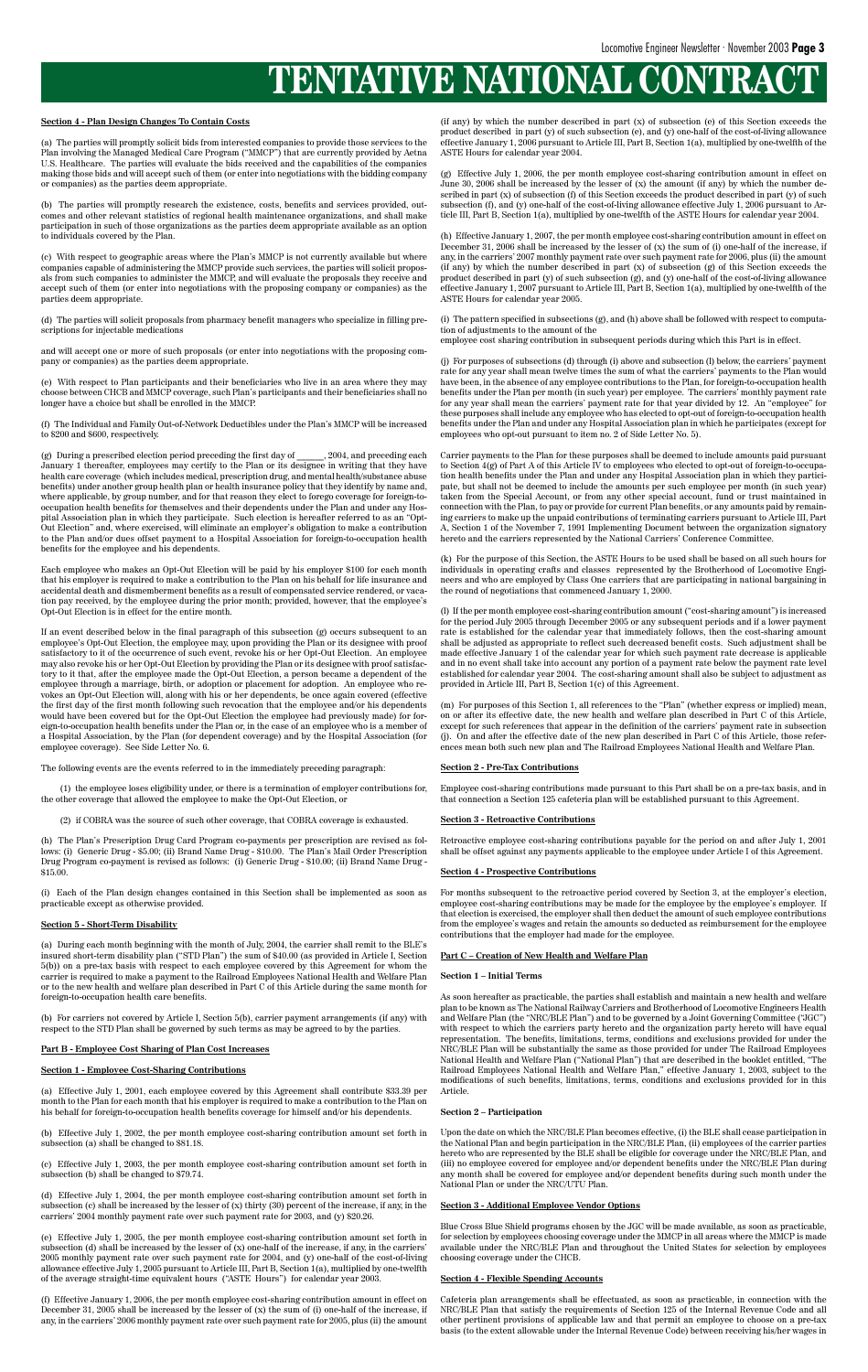full or receiving less than such full wages and applying such wage deduction to medical expense reimbursements (in an amount no greater than \$3600.00 per year), dependent care assistance benefits (in an amount per month that is no greater than that permitted under Section 129 of the Internal Revenue Code), and/or benefits under the BLE's insured short-term disability plan (in an amount no greater than \$30.00 per month).

#### **ARTICLE V - PAY SYSTEM SIMPLIFICATION**

#### **PART A - GENERAL**

#### **Section 1 - General**

The parties have agreed that the current pay system should be simplified. In agreeing upon a new pay system the following principles shall apply:

(a) The new pay system will neither create nor result in additional pay-related costs for a carrier, nor gains for its employees, nor losses for pre October 31, 1985 employees, except insofar as those employees acquiring seniority in train or engine service subsequent to October 31, 1985 who, coincident with the establishment of Trip Rates pursuant to this Article, will have their Trip Rates calculated based upon elements of pay for which they were not eligible prior to the date of this Agreement. Except as otherwise provided herein, pay elements not specifically identified in Part B, Section 5 will continue to be covered by existing rules and will not be impacted by this Article.

(b) The provisions of the new pay system will have no effect on work rules except where a pay element is incorporated in a Trip Rate.

(b) A Trip Rate shall be developed for each separate run/pool except as otherwise provided in Section 9.

(c) Any pay element incorporated in a Trip Rate established hereunder will not be used to support a claim for that pay element relating to that trip, and carrier shall not be required to respond to any such claim.

#### **Section 2 - Mutual Cooperation**

The parties recognize that successful implementation of this Article is dependent upon the mutual cooperation of all involved. Therefore, a Joint Committee shall be established on each carrier party to this Agreement consisting of an equal number of organization and management participants. To the extent possible, the Committee shall consist of representatives from that property who participated in the negotiations leading to this Agreement. The initial responsibility of the Committee shall be to explain the intent of this Article to the affected employees and managers so that there will be a clear and consistent understanding as to the Article's purpose and intent.

#### **PART B - THROUGH FREIGHT SERVICE**

#### **Section 1 - General**

A new pay system shall be implemented as provided in this Part for all employees covered by this Agreement working in through freight (assigned and unassigned) service.

#### **Section 2 - Trip Rates**

(a) Each carrier shall develop Trip Rates for Starts in through freight service runs/pools. The Trip Rates shall incorporate the pay elements specified in Section 5 except as otherwise agreed by the parties or determined by the Disputes Committee established in Section 6 hereof. Once Trip Rates become effective for runs/pools, pay elements incorporated in such Trip Rates will not be used to support any claims for those pay elements relating to that trip. Pay elements not included in Trip Rates will continue to be covered by existing rules.

#### **Section 3 - Computation of Trip Rates**

(a) Trip Rates for through freight service runs/pools shall be derived as follows:

(1) add together all earnings attributable to the elements of pay to be incorporated in the Trip Rate actually paid to the employees (including extra employees) whose seniority in train service was established on or before October 31, 1985 ("Pre-85 Employees") for all through freight Starts involving service performed on such runs/pools during the Test Period;

(2) divide the earnings derived from the calculation in (1) above by the total through freight Starts made during the Test Period by the Pre-85 Employees (including extra employees) who performed service;

(3) the Trip Rate for each Start on such run/pool for all employees (including extra employees) shall be the dollar amount derived by the calculation set forth in (2);

(4) the earnings described in paragraph (1) above shall include all compensation attributable to the Starts described in paragraph (2) above and subsection (b) below.

(b) For purposes solely of this Article, the term "Start" shall mean a fully compensated trip performed by the pool/run (including extra employees), including other trips such as deadhead, hours of service relief, and turnaround service directly related to and performed by the pool/run.

(c) Test Period. The parties agree that the differences in the prevailing operating conditions on each Carrier signatory to this Agreement warrant the establishment of Test Periods being developed on an individual railroad basis, pool/run by pool/run. The objective in developing Test Periods will be to establish a measurement which reflects a 12-month period of "normalized operations." Normalized operations as defined and used herein will mean an operating pattern which is not adversely affected by the implementation of a major transaction such as an acquisition, control or merger involving two or more Carriers or any other unusual or extenuating circumstances. The Carrier will bear by a preponderance of the evidence the burden of substantiating its reasons for selecting the Test Periods proposed for runs/pools.

#### **Section 4 - Computation and Application Adjustments**

Proposed Trip Rate(s) for the runs/pools, together with a summary of the underlying data supporting computation, based solely on incorporation of National Pay Elements set forth in Section 5 above;

(a) In the computation and application of the Trip Rates described in Section 3 above, the adjustments set forth in subsection (b) and (c) shall be made, where appropriate:

(b) Computation Adjustments:

(1) If and to the extent that General Wage Increases and Cost of Living Adjustments (except as to pay elements which are not currently subject to wage adjustments) become effective during a Test Period, appropriate computation adjustments shall be made, but there shall be no duplication or pyramiding;

(2) Trip Rates shall be subject to adjustment for General Wage Increases and Cost of Living Adjustments (except as to pay elements which are not currently subject to wage adjustments) that become effective during the period from close of the Test Period to the effective date of the Trip Rate, but there shall be no duplication or pyramiding.

(c) Application Adjustments:

(1) General Wage Increases and Cost of Living Adjustments (except as to pay elements which are not currently subject to wage adjustments) that become effective on or after the effective date of a Trip Rate shall be applied, but there shall be no duplication or pyramiding.

(2) Trip Rates applicable to employees covered by rules adjusting compensation based on the employee's length of service with the carrier (such as Article IV, Section 5 of the November 7, 1991 BLE Implementing Document) shall be adjusted by such rules.

(d) Each Trip Rate established pursuant to this Article shall be used solely to compensate employees for a Start in the involved run/pool. The Trip Rate shall not modify existing rules governing payment for personal leave, vacation, etc.

#### **Section 5 - National Pay Elements**

(a) The following pay elements shall be incorporated in each Trip Rate except as otherwise agreed by the parties or determined by the Disputes Panel established in Section 6 of this Part:

- (1) payments attributable to mileage or time;
- (2) payments attributable to terminal/departure/yard runarounds;
- (3) payments attributable to conversion of the employee's assignment to local freight rates;

(4) payments made, pursuant to agreement, to employees in lieu of being afforded meal periods, and penalty payments made to employees attributable to violations of rules relating to employees eating en route in through freight service (this does not apply to non-taxable meal allowances);

(5) payments made to an employee resulting from being required, in accordance with existing agreements, to "step up" in the employee's pool, which for this purpose shall mean taking a turn in such pool earlier than would otherwise be the case due to other sources of supply being exhausted.

- (6) payments attributable to initial terminal delay;
- (7) payments attributable to final terminal delay;
- (8) payments attributable to deadheading;
- (9) payments attributable to terminal switching (initial, intermediate and final).

(b) In the establishment of Trip Rates for runs/pools pursuant to this Article, the parties may mutually agree to modify the National Pay Elements specified above, and/or to include additional pay elements, with respect to such Trip Rates. Pay elements not expressly included in Trip Rates will continue to be covered by existing rules.

#### **Section 6 - National Disputes Committee**

A National Disputes Committee ("Disputes Committee") is established for the purpose of resolving any disputes that may arise under this Article. Such Committee shall consist of the President of the BLE and the Chairman of the NCCC, and a neutral Chairman selected by the parties or, absent agreement, appointed by the National Mediation Board. Each partisan member may select others to serve on the Committee at his discretion. If the partisan members of the Committee are unable to agree on resolution of any dispute within ten (10) days after convening, the matter will be referred to the neutral Chairman for resolution. The neutral Chairman will resolve the dispute within ten (10) days after referral of the matter. Each party shall bear its own costs and shall equally share the fees and expenses of the neutral. Any resolution by the Committee or by the neutral shall be final and binding and shall be enforceable and reviewable under Section 3 of the Railway Labor Act.

#### **Section 7 - New Runs/Pools**

Trip Rates for new runs/pools that existing agreements permit to be established may be so established based on Trip Rates for comparable runs/pools. Any dispute regarding such matters may be referred by either party to the Disputes Committee.

#### **Section 8 - Material Changes**

Trip Rates established pursuant to this Article shall be established in such a manner as to make them stable. If subsequent material changes occur that significantly affect a run/pool, the Trip Rate for such run/pool shall be adjusted to fairly reflect the changed circumstances occasioned by the material change. If the parties cannot agree on such adjustment, the matter may be referred by either party to the Disputes Committee. The burden of proof by a preponderance of the evidence shall rest on the party that contends that a material change that significantly affects a run/pool has occurred.

#### **Section 9 - Implementation**

(a) Runs/Pools. Trip Rates for runs/pools shall be implemented as follows:

Carrier will serve notice on the authorized Organization representative(s) that will include the following information:

- (1) Identification of runs/pools involved;
- (2) Test Period Proposed (consistent with Section 3(c));

(4) Any proposed modifications to the National Pay Elements and/or additional pay elements

to be incorporated with respect to the proposed Trip Rate(s) for the runs/pools, and a summary of the underlying data supporting computation of such Trip Rate(s).

(b) The parties shall meet within thirty (30) days after service of the carrier notice to discuss the carrier proposal and any related proposals made by the Organization. At the request of the Organization, carrier will provide opportunity to review all relevant carrier data supporting the proposed Trip Rate computations.

(c) Trip Rates for the runs/pools shall become effective as follows:

(1) On the date agreed to by the parties;

(2) Absent agreement or a written referral to the Disputes Committee, thirty (30) days after service of the Carrier notice, where Trip Rate is based solely on incorporation of the National Pay Elements; or

(3) Where the matter has been referred to the Disputes Committee, on the effective date of such Committee's resolution of the dispute.

(d) If the parties are unable, despite best efforts, to reach agreement on implementation of a Trip Rate for a run/pool, either party may refer the dispute to the Disputes Committee. The burden of proof by a preponderance of the evidence shall rest on the party that proposes implementation.

(e) If either party concludes that implementing a Trip Rate for a run/pool is inappropriate, it shall promptly notify the other party of its conclusion. The parties shall meet and make a reasonable effort to resolve the matter after review and discussion of all relevant information. If the parties are unable to resolve the matter despite their best efforts, either side may refer the matter to the Disputes Committee. The burden of proof by a preponderance of the evidence shall rest on the party that proposes not to implement a Trip Rate with respect to the run/pool involved.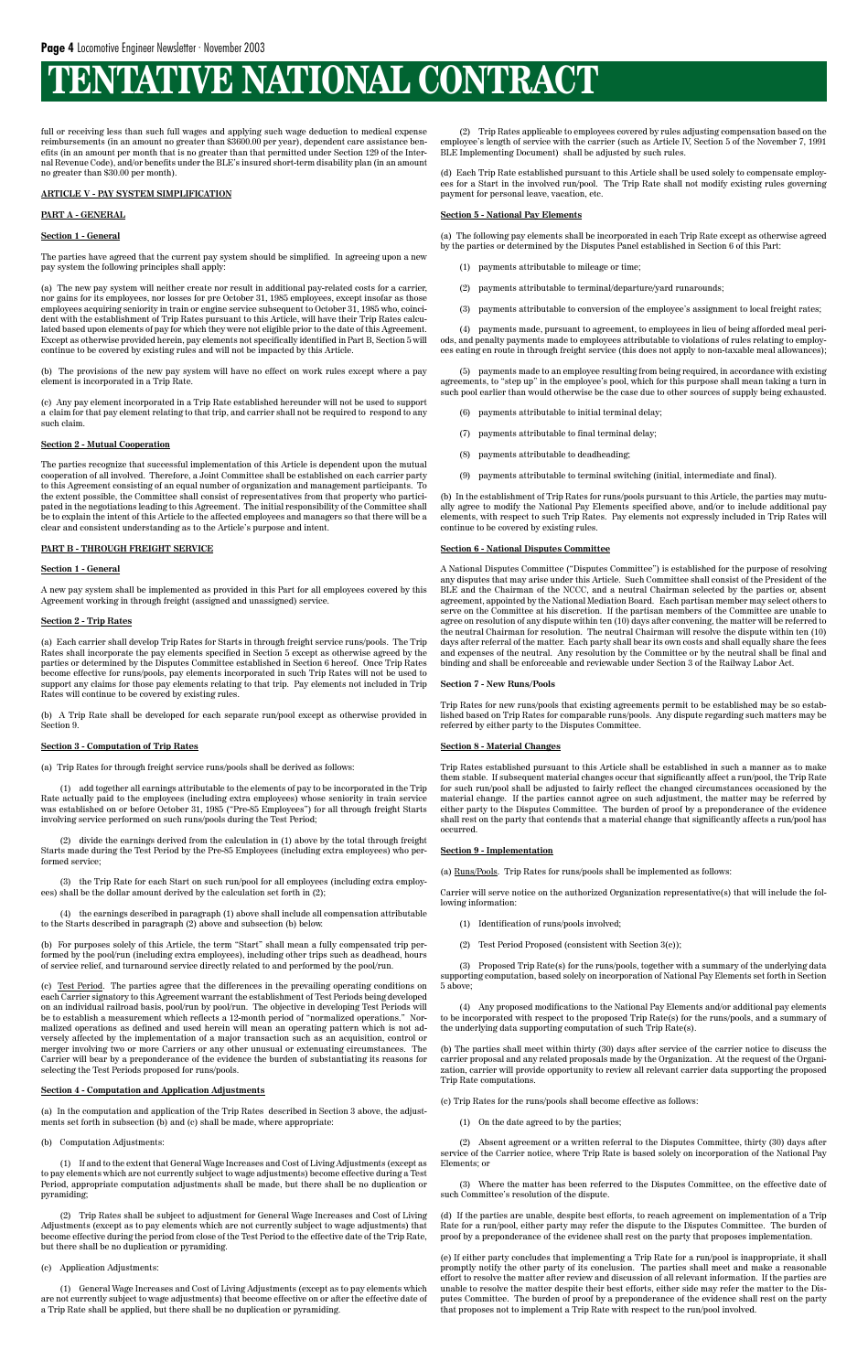(f) The parties mutually intend to work diligently with the ultimate objective of developing Trip Rates for through freight runs/pools. If either party believes that the rate of progress in developing Trip Rates is insufficient, it may refer the matter to the Disputes Committee, and it shall bear the burden of proof by a preponderance of the evidence.

(g) Trip Rates for runs/pools should be implemented as expeditiously as possible, but in any event, all of them shall be implemented no later than thirty (30) months after the date of this Agreement, unless the parties otherwise agree or the Dispute Committee otherwise decides.

(h) In the event that Trip Rates are not implemented for runs/pools on a carrier by the date specified in subsection (g) above, effective the next day thereafter*,* the dual basis of pay shall be eliminated with respect to post October 31, 1985 employees on such runs/pools (including extra employees) and such employees will be paid on the same basis as Pre-85 Employees represented by BLE with respect to the national pay elements identified in Section 5 of this Part, <u>provided, however</u>, that where the carrier has taken all actions required in this Part to implement Trip Rates with respect to the above-referenced runs/pools as described in this Section and the trip rate issue(s) is/are in the dispute resolution process described in this Article, such runs/pools will be governed solely by the outcome of such dispute resolution process.

#### **PART C - OTHER CLASSES OF SERVICE**

Trip rates will be established for other classes of road service (road switchers, local freight, etc.) consistent with the terms, conditions, principles and guidelines as currently established in this Article and consistent with each class of service.

#### **ARTICLE VI - SERVICE SCALE**

#### **Section 1**

Any employee who is subject, on June 30, 2004, to Article IV, Section 5 of the November 7, 1991 BLE Implementing Document shall be compensated, on and after July 1, 2004, at the full rate of the position when working as a locomotive engineer.

#### **Section 2**

Local rules that adjust compensation for employees based on length of service on carriers that are not covered by the aforementioned Article IV, Section 5 are hereby amended in the same manner as provided in Section 1.

#### **Section 3**

Each carrier covered by this Article shall establish a Service Scale that shall be applicable to all employees whose seniority in engine or train service is established on or after July 1, 2004*.* Such Service Scale shall conform to the rules in effect on such carrier on June 30, 2004 that adjust employee compensation based on length of service (including the aforementioned Article IV, Section 5 where and to the extent applicable). The carrier shall make arrangements with the applicable organization representative(s) for a process to review such preexisting rules prior to establishment of the Service Scale.

(b) The parties will assume the compensation and expenses of their respective members. Any incidental expenses incurred in connection with Panel meetings shall be shared equally by the parties.

#### **ARTICLE VII - ENHANCED MANPOWER UTILIZATION**

#### **Section 1**

(a) A carrier may propose implementation of a rule providing for the automatic mark up of employees for service after the expiration of any period of authorized or approved time off, in accordance with the procedures set forth herein.

(b) The carrier shall serve written notice of its proposal on the appropriate organization representative(s). Such proposal shall include a synopsis of the proposed rule, which shall be consistent with validated current scientific data and findings regarding employee rest and fatigue abatement. An initial conference on the proposal will be held within thirty (30) days after the postmarked date of the notice. If the parties fail to resolve the matter within sixty (60) days after the date of the initial conference, the carrier may submit the matter to final and binding party-paid arbitration at any time thereafter.

(c) The arbitrator's jurisdiction shall be limited to a determination of the terms and conditions for an automatic mark-up rule in light of all relevant circumstances involved. The arbitrator's decision shall be in writing and shall be issued not later than thirty (30) days after conclusion of the hearing.

#### **ARTICLE VIII - NATIONAL WAGE AND RULES PANEL**

The parties mutually recognize that the National Wage and Rules Panel has provided a non-confrontational setting and meaningful opportunity to obtain and share information, analyze problems and develop options to deal with issues of common concern. Continuation of the Panel's efforts will, in the parties' judgment, continue to build trust, avert conflict and improve administration of their labor agreements.

#### **Section 1 - Continuation of Panel**

The National Wage and Rules Panel established pursuant to Article XI of the May 31, 1996 BLE Agreement shall continue as provided therein, except as otherwise specified in this Article.

#### **Section 2 - Amendments to Article XI**

#### (a) Article XI, Section 1 is amended to read as follows:

"(a) The parties, realizing the complexities of the changing rail industry and environment, and to alleviate any adversarial relationships emanating from such, agree to establish a non-binding joint review Panel to study and examine those unresolved subjects. The National Wage and Rules Panel (Panel) shall consist of three (3) members representing the Brotherhood of Locomotive Engineers and three (3) members representing the carriers. The President of BLE and the Chairman of the National Carriers' Conference Committee (NCCC) shall be ex officio members of the Panel.

> **Side Letter #1**  $\_$ , 2003

(b) The list of subjects set forth in Article XI, Section 2 is amended to add the following issues, and the parties hereby commit to use their best efforts to resolve such matters:

- employee protective arrangements
- employee availability
- vacation scheduling
- daily mark up (preference) rules in yard service
- technology issues

(c) Article XI, Section 4(a) is amended to read as follows:

"While the Panel's recommendations shall not be considered final and binding, the parties shall exert good faith efforts to utilize those recommendations as a basis for settlement of the issues involved. Notwithstanding any provision to the contrary, the Panel may be dissolved at any time by majority vote of the members."

#### **ARTICLE IX - OFF-TRACK VEHICLE ACCIDENT BENEFITS**

Article IV(b) of the March 10, 1969 BLE Agreement, as amended by Article X of the July 26, 1978 BLE Agreement, is further amended as follows effective on the date of this Agreement.

#### **Section 1**

Paragraph(b)(1) - Accidental Death or Dismemberment of the above-referenced Agreement provisions is amended to read as follows:

#### "(1) Accidental Death or Dismemberment

The carrier will provide for loss of life or dismemberment occurring within 120 days after date of an accident covered in paragraph (a):

| Loss of Life                                     | \$300,000 |
|--------------------------------------------------|-----------|
| Loss of Both Hands                               | \$300,000 |
| Loss of Both Feet                                | \$300,000 |
| Loss of Sight of Both Eves                       | \$300,000 |
| Loss of One Hand and One Foot                    | \$300,000 |
| Loss of One Hand and Sight of One Eve            | \$300,000 |
| Loss of One Foot and Sight of One Eve            | \$300,000 |
| Loss of One Hand or One Foot or Sight of One Eve | \$150,000 |
|                                                  |           |

"Loss" shall mean, with regard to hands and feet, dismemberment by severance through or above wrist or ankle joints; with regard to eyes, entire and irrecoverable loss of sight.

No more than \$300,000 will be paid under this paragraph to any one employee or his personal representative as a result of any one accident."

#### **Section 2**

Paragraph (b)(3) - Time Loss of the above-referenced Agreement provisions is amended to read as follows:

#### **"(3) Time Loss**

The carrier will provide an employee who is injured as a result of an accident covered under paragraph (a) commencing within 30 days after such accident 80% of the employee's basic full-time weekly compensation from the carrier for time actually lost, subject to a maximum payment of \$1,000.00 per week for time lost during a period of 156 continuous weeks following such accident provided, however, that such weekly payment shall be reduced by such amounts as the employee is entitled to receive as sickness benefits under provisions of the Railroad Unemployment Insurance Act."

#### **Section 3**

Paragraph(b)(4) - Aggregate Limit of the above-referenced Agreement provisions is amended by raising such limit to \$10,000,000.

#### **ARTICLE X – GENERAL PROVISIONS**

#### **Section 1 - Court Approval**

This Agreement is subject to approval of the courts with respect to participating carriers in the hands of receivers or trustees.

#### **Section 2 - Effect of this Agreement**

(a) The purpose of this Agreement is to fix the general level of compensation during the period of the Agreement and is in settlement of the dispute growing out of the notices dated November 1, 1999 served by and on behalf of the carriers listed in Exhibit A upon the organization signatory hereto, and the notices dated on or subsequent to November 1, 1999 served by the organization upon such carriers.

(b) This Agreement shall be construed as a separate agreement by and on behalf of each of said carriers and their employees represented by the organization signatory hereto, and shall remain in effect through December 31, 2004 and thereafter until changed or modified in accordance with the provisions of the Railway Labor Act, as amended.

(c) The parties to this Agreement shall not serve nor progress prior to November 1, 2004 (not to become effective before January 1, 2005) any notice or proposal for changing any matter contained in:

- (1) This Agreement,
- (2) the proposals of the parties identified in Section 2(a) of this Article, and
- (3) Section 2(c) (3) of Article VIII of the National Agreement of March 6, 1975, and any pending notices which propose such matters are hereby withdrawn.

(d) The parties to this Agreement shall not serve nor progress prior to November 1, 2004 (not to become effective before January 1, 2005) any notice or proposal.

(e) This Article will not bar management and committees on individual railroads from agreeing upon any subject of mutual interest.

| SIGNED AT WASHINGTON, D.C. THIS        DAY OF | .2003.                    |  |
|-----------------------------------------------|---------------------------|--|
| FOR THE PARTICIPATING                         | <b>FOR THE EMPLOYEES</b>  |  |
| CARRIERS LISTED IN EX-                        | <b>REPRESENTED BY THE</b> |  |
| HIBIT A REPRESENTED                           | <b>BROTHERHOOD OF</b>     |  |
| BY THE NATIONAL CAR-                          | <b>LOCOMOTIVE ENGI-</b>   |  |
| RIERS' CONFERENCE                             | NEERS:                    |  |
| <b>COMMITTEE:</b>                             |                           |  |
|                                               |                           |  |

| Robert F. Allen | Don M. Hahs |
|-----------------|-------------|
| Chairman        | President   |

[Other Signatures Lines Omitted]

Mr. Don M. Hahs President Brotherhood of Locomotive Engineers 1370 Ontario Street Cleveland, Ohio 44113-1702

#### Dear Mr. Hahs:

This confirms our understanding with respect to the general wage increases provided for in Article I, Sections 3 and 4 of the Agreement of this date.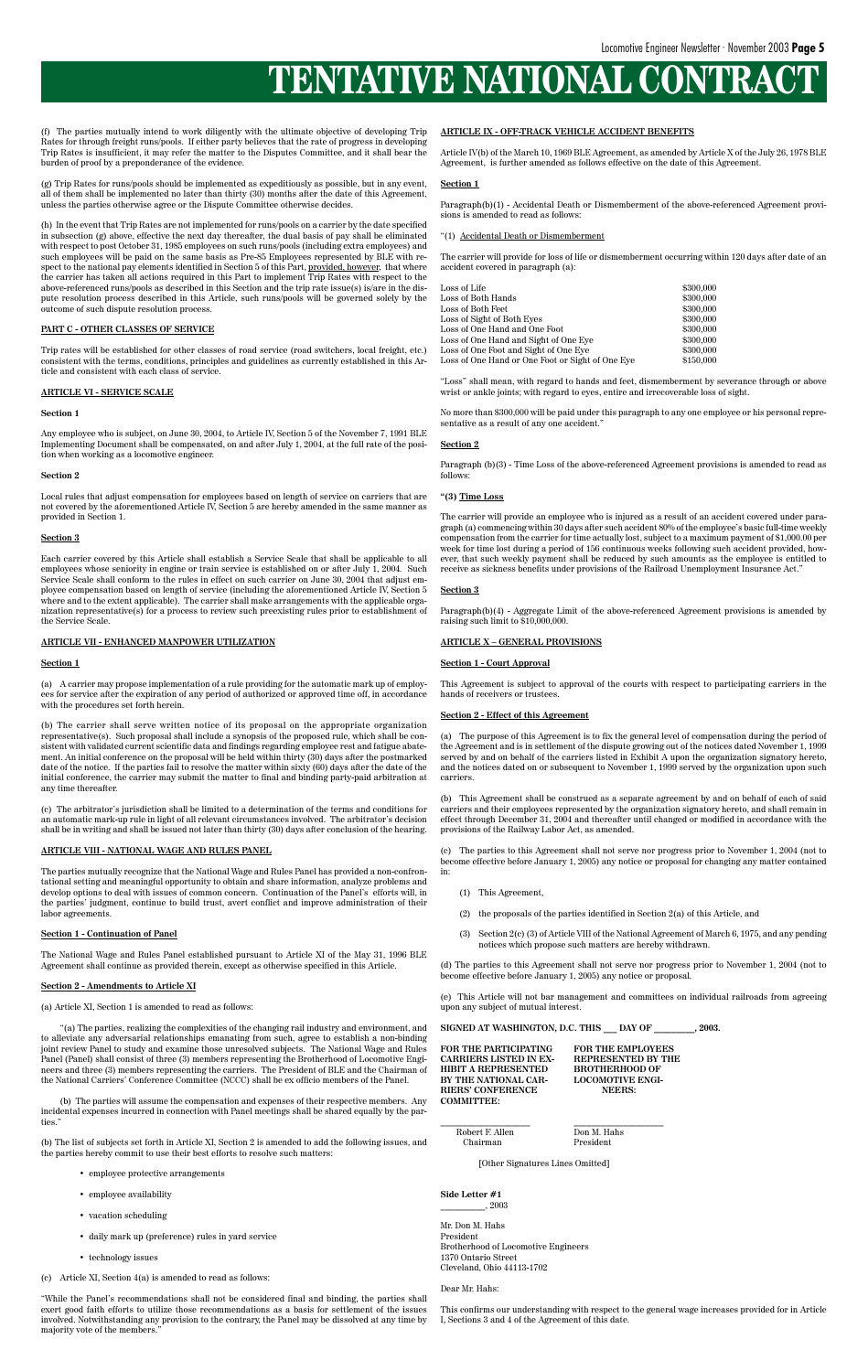The carriers will make all reasonable efforts to pay the retroactive portion of such general wage increases as soon as possible and no later than sixty (60) days after the date of this Agreement.

If a carrier finds it impossible to make such payments by that date, such carrier shall notify you in writing explaining why such payments have not been made and indicating when the payments will be made.

Very truly yours,

Robert F. Allen

**Side Letter #2** \_\_\_\_\_\_\_\_\_\_, 2003

Mr. Don M. Hahs President Brotherhood of Locomotive Engineers 1370 Ontario Street Cleveland, Ohio 44113-1702

Dear Mr. Hahs:

This confirms our understanding with respect to the general wage increases provided for in Article I, Sections 3 and 4 of the Agreement of this date.

It is understood that the retroactive portion of those wage increases shall be applied only to employees who have an employment relationship with a carrier on the date of this Agreement or who retired or died subsequent to June 30, 2002.

Please acknowledge your agreement by signing your name in the space provided below.

Very truly yours,

Robert F. Allen

I agree:

Don M. Hahs

#### **Side Letter #3**

\_\_\_\_\_\_\_\_\_\_, 2003 Mr. Don M. Hahs President Brotherhood of Locomotive Engineers 1370 Ontario Street Cleveland, Ohio 44113-1702

#### Dear Mr. Hahs:

This confirms our understanding with respect to Article III, Part A of the Agreement of this date.

Any cost-of-living amount payments made to employees pursuant to Article II, Part C of the May 31, 1996 Agreement on and after July 1, 2002 shall be recovered from any retroactive wage increase payments made under Article I.

Please acknowledge your agreement by signing your name in the space provided below.

Very truly yours,

Robert F. Allen

I agree:

Don M. Hahs

**Side Letter #4** \_\_\_\_\_\_\_\_\_\_\_, 2003

Mr. Don M. Hahs President Brotherhood of Locomotive Engineers 1370 Ontario Street Cleveland, Ohio 44113-1702

Dear Mr. Hahs:

This will confirm our understanding with respect to the Agreement of this date (Agreement).

The provisions of Article IV, Part A, Section 4(g) (Opt-Outs) and Part B (Employee Cost Sharing of Plan Cost Increases) are not applicable to employees covered by the Agreement who reside in Canada.

Please acknowledge your agreement by signing your name in the space provided below.

Yours very truly,

Robert F. Allen

I agree:

Don M. Hahs

**Side Letter #5** \_\_\_\_\_\_\_\_\_\_\_\_, 2003

Mr. Don M. Hahs President Brotherhood of Locomotive Engineers 1370 Ontario Street Cleveland, Ohio 44113-1702

Dear Mr. Hahs:

Article IV, Part A, Section 4(g) of the Agreement of this date (Agreement) provides employees with an option to opt out of coverage for foreign-to-occupation health benefits for themselves and their dependents under the Railroad Employees National Health and Welfare Plan ("National Plan") (or, after its effective date, the new NRC/BLE Plan) and under any Hospital Association plan in which they participate. This will confirm our understanding with respect to the intended application of that provision.

1. An employee who opts out will be opting out of FO health coverage only and (if he otherwise satisfies eligibility and coverage requirements) will continue to have on-duty injury coverage, coverage under the Dental and Vision Plans, and life and AD&D insurance coverage.

2. If, prior to the effective date of the new NRC/BLE Plan, a husband and wife are each covered by the National Plan (or the NRC/UTU Plan or a Hospital Association), or if, on or after the effective date of the new NRC/BLE Plan, a husband and wife are each covered by it (or by the National Plan, the NRC/UTU Plan or a Hospital Association), in each case by virtue of railroad employment and either or both hold positions covered by this Agreement, a BLE-represented spouse may elect to opt out as provided in Section 4(g). If that election is made (and provided the other spouse remains so covered), (i) such BLE-represented spouse shall not receive the \$100/month payment provided in Section  $4(g)$  and shall not be required to make the employee cost-sharing contributions required under Article IV, Part B, and (ii) the coordination of benefits rules in effect on the date of this Agreement that are applied when a husband and wife are covered under the National Plan both as an Eligible Employee and as an Eligible Dependent shall continue to be applicable.

Please acknowledge your agreement by signing your name in the space provided below.

Yours very truly,

Robert F. Allen

I agree:

Don M. Hahs

**Side Letter #6** \_\_\_\_\_\_\_\_\_\_\_\_, 2003

Mr. Don M. Hahs President Brotherhood of Locomotive Engineers 1370 Ontario Street Cleveland, Ohio 44113-1702

Dear Mr. Hahs:

This confirms our understanding with respect to the opt-out provision, Article IV, Part A, Section 4(g) of our Agreement of this date.

It is understood that for purposes of Section 9801(f) of the Internal Revenue Code, (i) any opt-out election shall be treated as a declination of coverage, or a failure to enroll, for foreign-to-occupation health benefits under the Plan and under any Hospital Association plan in which the employee making the election may participate, (ii) that the provisions of Section 9801(f) and the regulations thereunder shall govern how any individual covered by an election to opt-out may nonetheless become covered for foreign-to-occupation health benefits under the Plan or any Hospital Association plan prior to the next regular opt-out election period, (iii) that the terms of Article IV, Part A, Section 4(g) of our Agreement shall be interpreted and applied so as to be in compliance with Section 9801(f), and (iv) that the employer's payment of \$100 per month to an employee who has elected to opt-out shall cease immediately upon the employee and/or his dependents or any one of his dependents becoming covered, pursuant to Section 9801(f), for foreign-to-occupation health benefits under the Plan or any Hospital Association plan.

Furthermore, and notwithstanding the above, the parties recognize that an employee may lose coverage under the health plan or health insurance policy that he or she relied upon in electing to forego coverage for foreign-to-occupation health benefits under the Plan, and that such loss of coverage may be attributable to an event that is not listed in Section 9801(f) of the Internal Revenue Code and is beyond the control of the employee or of any member of his or her family. In such a case, and only to the extent permissible under Section 125 of the Internal Revenue Code: (a) the employee may ask his/her employer that his or her opt-out election be revoked; (b) the employer involved may in its discretion grant the request in the interest of fairness and equity; and (c) if the request is granted, the employee's opt-out election shall be treated as revoked as of the day the employer received the request.

For purposes of this letter, the term "Plan" when used herein means, prior to the effective date of the new NRC/BLE Plan, the Railroad Employees National Health and Welfare Plan and on and after such effective date means the new NRC/BLE Plan.

Please acknowledge your agreement by signing your name in the space provided below.

Yours very truly,

Robert F. Allen

| -<br>I |
|--------|

Don M. Hahs

**Side Letter #7**

\_\_\_\_\_\_\_\_\_\_\_\_, 2003

Mr. Don M. Hahs President

Brotherhood of Locomotive Engineers 1370 Ontario Street Cleveland, Ohio 44113-1702

Dear Mr. Hahs:

This confirms our understanding regarding the Agreement of this date.

The Union Pacific Railroad Employees Health Systems ("UPREHS") will be afforded the opportunity to bid to provide services to the new NRC/BLE Plan involving (i) the MMCP in all areas served by UPREHS where the MMCP is made available, and (ii) the CHCB in all areas served by UPREHS. It is understood that in each case and with respect to each geographical area, UPREHS and its programs would be required, as reasonably determined by the JGC, to meet (and maintain compliance with) all qualifications, criteria, and standards that are applicable to vendors with respect to the Railroad Employees National Health and Welfare Plan or that are agreed to by the parties to this Agreement.

Please acknowledge your agreement by signing your name in the space provided below.

Very truly yours,

Robert F. Allen

I agree:

Don M. Hahs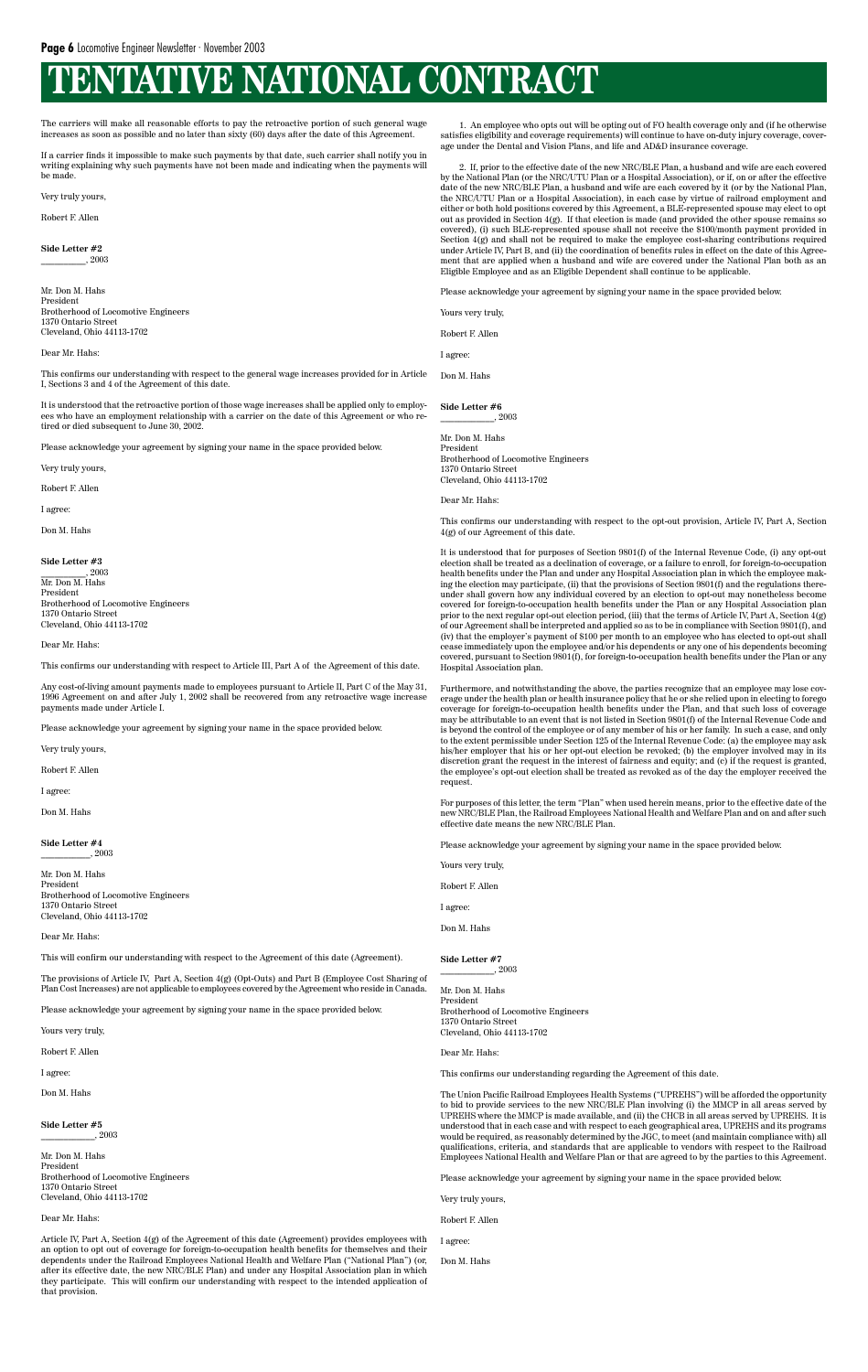#### **Side Letter #8** \_\_\_\_\_\_\_\_\_\_\_, 2003

Mr. Don M. Hahs President Brotherhood of Locomotive Engineers 1370 Ontario Street Cleveland, Ohio 44113-1702

#### Dear Mr. Hahs:

This confirms our understanding with respect to the effect generally of the new health and welfare plan established pursuant to our Mediation Agreement of this date upon various provisions of collective bargaining agreements between us that refer to Policy Contract GA-23000 or to The Railroad Employees National Health and Welfare Plan.

It is understood that, on and after the effective date of our new health and welfare plan, such references will be read to include it either in substitution for, or in addition to, Policy Contract GA-23000 or The Railroad Employees National Health and Welfare Plan, as the context may indicate, it being our purpose and intention that those provisions be read to reflect that the new health and welfare plan is designed to replace The Railroad Employees National Health and Welfare Plan with respect to health care services rendered or deaths or dismemberments occurring on or after the new plan's effective date.

**Side Letter #10**  $\frac{1}{2003}$ 

Please acknowledge your agreement by signing your name in the space provided below.

Very truly yours,

Robert F. Allen

I agree:

Don M. Hahs

**Side Letter #9** \_\_\_\_\_\_\_\_\_\_\_, 2003

Mr. Don M. Hahs President Brotherhood of Locomotive Engineers 1370 Ontario Street Cleveland, Ohio 44113-1702

Dear Mr. Hahs:

This confirms our understanding with respect to the Agreement of this date.

A Local Official's obligation for (i) retroactive cost-sharing contributions for periods on or after July 1, 2001 pursuant to Article IV, Part B, Section 3, plus (ii) repayment of cost-of-living amounts received on and after July 1, 2002 pursuant to Side Letter #3, shall in no event exceed the total amount payable to such individual under Article I, Sections 1 and 2 plus the retroactive portion of the General Wage Increases provided under Article I, Sections 3 and 4.

For the purpose of this letter, the term "Local Official" shall mean employees represented by the organization who hold positions as working General Chairmen, Local Chairmen, and State Legislative Board Chairmen.

Please acknowledge your agreement by signing your name in the space provided below.

Very truly yours,

Robert F. Allen

I agree:

Don M. Hahs

**Side Letter #12**  $\frac{1}{2003}$ 

Mr. Don M. Hahs President Brotherhood of Locomotive Engineers 1370 Ontario Street Cleveland, Ohio 44113-1702

Dear Mr. Hahs:

This confirms our understanding regarding the Agreement of this date.

Beginning with the first full calendar month immediately following the date of this Agreement in which an active employee receives his or her FO healthcare benefits from a Hospital Association and not from the National Health & Welfare Plan (or, after its effective date, from the NRC/BLE Plan) and makes a prospective contribution to either of those Plans pursuant to Article IV, Part B, Section 4, then, at the carrier's option, either:

(1) Such employee's monthly "cost-sharing contribution amount" referred to in Article IV, Part B, Section 1 shall be reduced by the Reduction Factor; or

(2) The carrier shall pay the Hospital Association each month an amount equal to the Reduction Factor, provided that the Hospital Association that receives such payment has agreed to decrease the employee's dues by the same amount.

For purposes of this Side Letter, the term "Reduction Factor" means with respect to any given month, the smallest of:

(i) the monthly dues amount in effect on January 1, 2003 that was established by the Hospital Association for payment by an active employee,

(ii) the "cost-sharing contribution amount" for the month referred to in Article IV, Part B, Section 1, or

(iii) the monthly dues amount established by the Hospital Association for payment by an active employee in that month.

Please acknowledge your agreement by signing your name in the space provided below.

Very truly yours,

Robert F. Allen

I agree:

Don M. Hahs

**Side Letter #11** \_\_\_\_\_\_\_\_\_\_\_, 2003

Mr. Don M. Hahs President Brotherhood of Locomotive Engineers 1370 Ontario Street Cleveland, Ohio 44113-1702

Dear Mr. Hahs:

This confirms our understanding with respect to our Agreement of this date.

The parties will meet at mutually agreeable times to discuss and explore design changes and other matters related to the NRC/BLE Plan that involve employee options that will help to contain the costs of its maintenance and operation in a manner consistent with the quality of health care made available by it to its participants and their families.

Please acknowledge your agreement by signing your name in the space provided below.

Very truly yours,

Robert F. Allen

I agree:

Don M. Hahs

Mr. Don M. Hahs President Brotherhood of Locomotive Engineers 1370 Ontario Street Cleveland, Ohio 44113-1702

Dear Mr. Hahs:

This confirms our understanding with respect to Article V - Pay System Simplification of our Agreement of this date.

Article V, Part B, Section 4(d) provides in pertinent part that a Trip Rate "shall be used solely to compensate employees for a Start in the involved run/pool." Section 3(b) of that Part B defines "Start" to include "other trips such as deadhead directly related to and performed by the pool/run. The answer to Q-17 of the agreed-upon Questions and Answers concerning Article V states that "[w]here Trip Rates are implemented, employees will receive the Trip Rate for both the deadhead and the working trip.

Article VI - Deadheading , Section 2(b), of the Appendix B to the Award of Arbitration Board No. 458 dated May 19, 1986 provides, in the case of employees whose earliest seniority date in engine or train service is established on or after November 1, 1985 ("Post-85 Employee"), for payment of a minimum of a basic day for certain deadhead trips made separate from service. Such Section 2(b) further provides that "[n]on-service payments such as held-away-from-home terminal allowance will count toward" such minimum basic day.

During our negotiations, the BLE requested that the carriers concur with its interpretation that the Article VI adjustment described above does not apply to a Trip Rate paid to a Post-85 employee under circumstances related to deadheading and the payment of held-away-from-home terminal ("HAFHT") allowance. The carriers refused, asserting that the BLE interpretation was erroneous and that the proper interpretation of those provisions was that such an adjustment should be made under those circumstances.

Solely in the interest of concluding a final agreement with the Organization, and without prejudice to their position concerning the appropriate interpretation and application of the provisions cited above, the carriers have agreed not to apply the Article VI adjustment to a Trip Rate paid to a Post-85 employee under circumstances related to deadheading and the payment of HAFHT allowance.

Please acknowledge your agreement by signing your name in the space provided below.

Very truly yours,

Robert F. Allen

| арте |  |
|------|--|
|------|--|

Don M. Hahs

**Side Letter #13**

\_\_\_\_\_\_\_\_\_\_\_\_, 2003

Mr. Don M. Hahs President

Brotherhood of Locomotive Engineers 1370 Ontario Street Cleveland, Ohio 44113-1702

Dear Mr. Hahs:

This confirms our understanding with respect to Article VIII - National Wage and Rules Panel ("Panel"), of our Agreement of this date.

During our negotiations we have discussed technology issues. In mutual recognition of the complexity and importance of this subject to both sides, the parties have agreed to refer the matter to the Panel as one of the topics within its purview.

Please acknowledge your agreement by signing your name in the space provided below.

Very truly yours,

Robert F. Allen

I agree:

Don M. Hahs